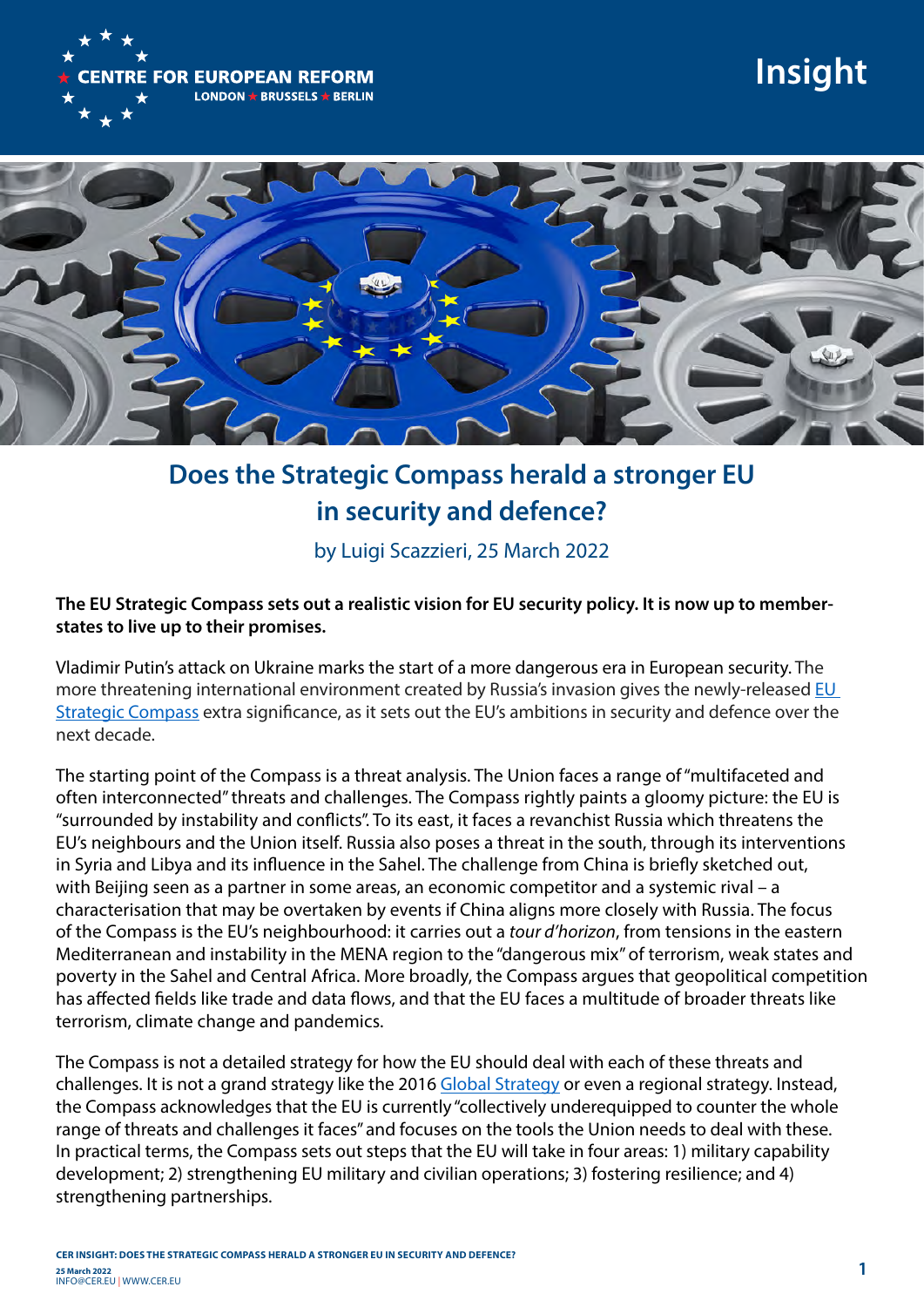

## **Insight**

#### **Capability development**

The proposals on capability development are the most concrete and promising in the Compass. The Compass stresses that member-states need to spend more – and do so more co-operatively – to achieve economies of scale. Currently, [joint R&D is only 6 per cent of total defence R&D; joint procurement, 11](https://eda.europa.eu/docs/default-source/brochures/eda---defence-data-report-2019-2020.pdf)  [per cent of total procurement.](https://eda.europa.eu/docs/default-source/brochures/eda---defence-data-report-2019-2020.pdf) The Compass identifies priority areas for co-operation between memberstates, including strategic airlift, space communication, cyber defence, and intelligence, surveillance and reconnaissance (ISR). The challenge will be to embed EU initiatives in national defence planning so that member-states are encouraged to work together.

The Compass proposes several practical measures that should, if implemented, help improve EU capabilities and facilitate co-operation. The EU will try to encourage co-operation by organising annual defence ministerial meetings on EU capability initiatives and by establishing a defence innovation hub in the European Defence Agency. The Compass hints that the EU may increase the size of the European Defence Fund (EDF), which is supposed to foster joint investment in R&D and military capability development. The Commission is also working on new financing solutions for defence capabilities and a VAT waiver for defence equipment. A new bonus system for the EDF would allocate more of its funds to projects involving member-states jointly acquiring or owning capabilities.

The impact of these measures will depend on whether they see the light of day and in what form. The need for member-states to increase defence spending is even more pressing after Russia's invasion of Ukraine. But, while some EU states have already announced rises in spending, not all will be able or willing to do so in the deteriorating economic environment – joint EU action will be more important than ever.

#### **Resilience**

The Compass' proposals indicate that enhancing resilience to threats will be a major area of focus for the EU in the coming years. The EU plans to boost its own intelligence capabilities, and will carry out threat reviews at least every three years. The EU will develop a "hybrid toolbox" to help respond to threats like disinformation and election interference, for example by creating 'hybrid rapid response teams'. The EU also plans to strengthen its cyber-defence policy through regular exercises and the Commission is developing a 'cyber resilience act' to set standards that would help counter disinformation and election manipulation. Space is also a priority, and the Compass lays out plans to develop a new space strategy for security and defence to build a shared understanding of threats, enhance capabilities, and react more quickly.

If the EU does all these things, it will consolidate its role as an enabler of more resilient societies and a provider of security in areas that do not have a military dimension, like cybersecurity. Nevertheless, all hybrid threats are ultimately inherently political. Creating toolboxes and carrying out exercises should help, but the main difficulty for member-states will be agreeing on a case-by-case basis on how to respond, which will mean having to agree on the attribution of attacks that may be ambiguous.

#### **Operations**

The Compass aims to strengthen the EU's ability to carry out operations. The flagship proposal is for a 5000-strong military force, the 'rapid deployment capacity' (RDC). The RDC, which is scheduled to be operational by 2025, will be made up of reformed EU Battlegroups (military units that have been operational since 2007 but have never been used), and additional forces. The RDC will draw on a larger pool of available forces, and include land, air and maritime components. Crucially, the RDC will be able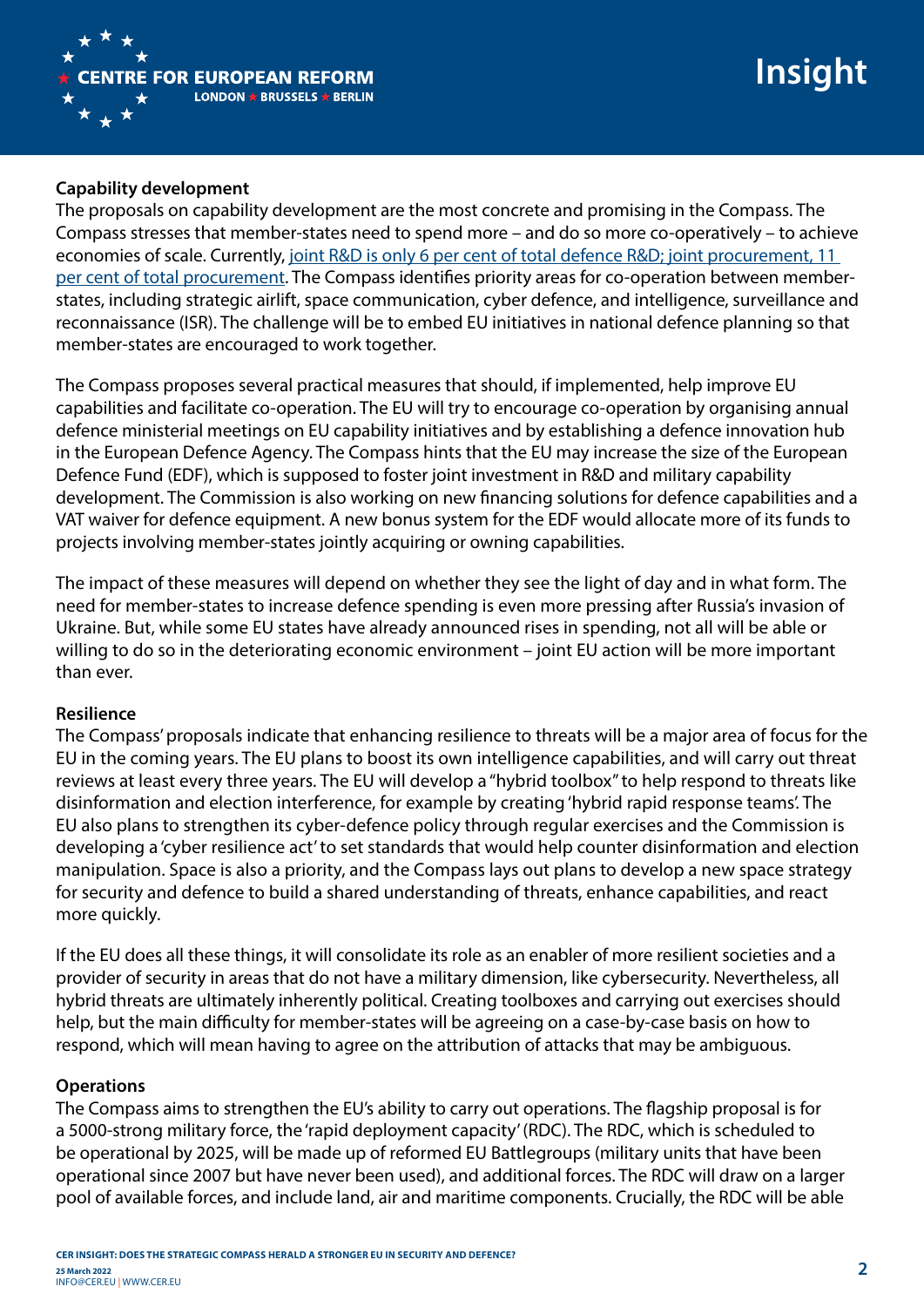

to call on strategic enablers like airlift, which until now have been provided by the US. The components of the RDC will regularly train together in live exercises to increase their readiness and ability to operate together. The Compass also sets out the ambition to strengthen the EU's HQ, to plan and command larger military operations.

Making the RDC fully operational by 2025 will be challenging, as [recognised](https://foreignpolicy.com/2022/03/20/is-an-eu-army-coming/) by EU Military Committee head General Graziano. In particular, it will not be easy to procure all the strategic enablers that the RDC will need to operate independently by that date. It is also uncertain whether member-states will be willing to commit the required forces to the EU HQ and to the RDC force pool (which will have to be substantially larger than 5000) – given that they will face competing demands to allocate personnel to NATO HQ and NATO formations.

The bigger issue is that deployment of the RDC, like any EU operation, will require consensus between the member-states. The Compass proposes moving towards "more flexible decision-making", including constructive abstention and EU-endorsed 'coalitions of the willing'. But these options are not new. [The](https://www.cer.eu/insights/could-eu-endorsed-coalitions-willing)  [recourse to EU-endorsed coalitions of the willing also requires consensus.](https://www.cer.eu/insights/could-eu-endorsed-coalitions-willing) And even if some memberstates were to abstain, for the RDC to be deployed it would be necessary for member-states with the required capabilities to be willing to commit troops to a mission. The need for consensus will continue to push member-states to act in NATO or in ad-hoc formats outside the EU, especially when it comes to heavy-footprint military operations.

Nevertheless, the Compass identifies some good ways of strengthening European operations. The most promising idea is to increase co-ordination between EU operations, member-states' forces and ad-hoc coalitions operating in the same geographical space. For example, the Compass envisages that the EU could contribute financially to supporting member-states' operations through the newly launched [European Peace Facility](https://www.cer.eu/insights/european-peace-facility-really-about-peace) – potentially encouraging them to undertake more ambitious missions. Using EU funds to pay for exercises would also contribute to greater interoperability and readiness of EU forces. And using EU funds to pay for a larger share of the costs of EU operations could encourage memberstates to contribute more to them and make it easier to generate consensus.

#### **Partnerships**

The section on partnerships is the least concrete. The Compass singles out the partnership with NATO as most important, and lays out plans for more intense dialogue, meetings, joint statements and joint visits, and for more practical co-operation in areas like maritime security, and countering hybrid threats like disinformation. But a deeper EU-NATO partnership will remain difficult so long as Turkey and Cyprus block it. The EU also intends to reinforce partnerships with a range of international institutions and groupings, from the UN to ASEAN, although few details are given. The Compass also emphasises strengthening relations with bilateral partners, pointing to the US as the most important, along with Norway, Canada, and Japan. The EU says it remains open to building a partnership with the UK. The Compass talks of "tailored partnerships" in the Western Balkans, the eastern and southern neighbourhood, Africa, Asia and Latin America, but there is little detail about what they would involve.

The core of the Union's partnerships strategy is providing greater practical support to partners in training and equipping military forces and strengthening them against non-military threats. The main tools are the EU's budget for external relations and the European Peace Facility, through which the EU is providing €1 billion of military assistance to Ukraine. But the Compass does not meaningfully engage with the question of how security assistance can be effective, after recent Western failures. Western trained armies